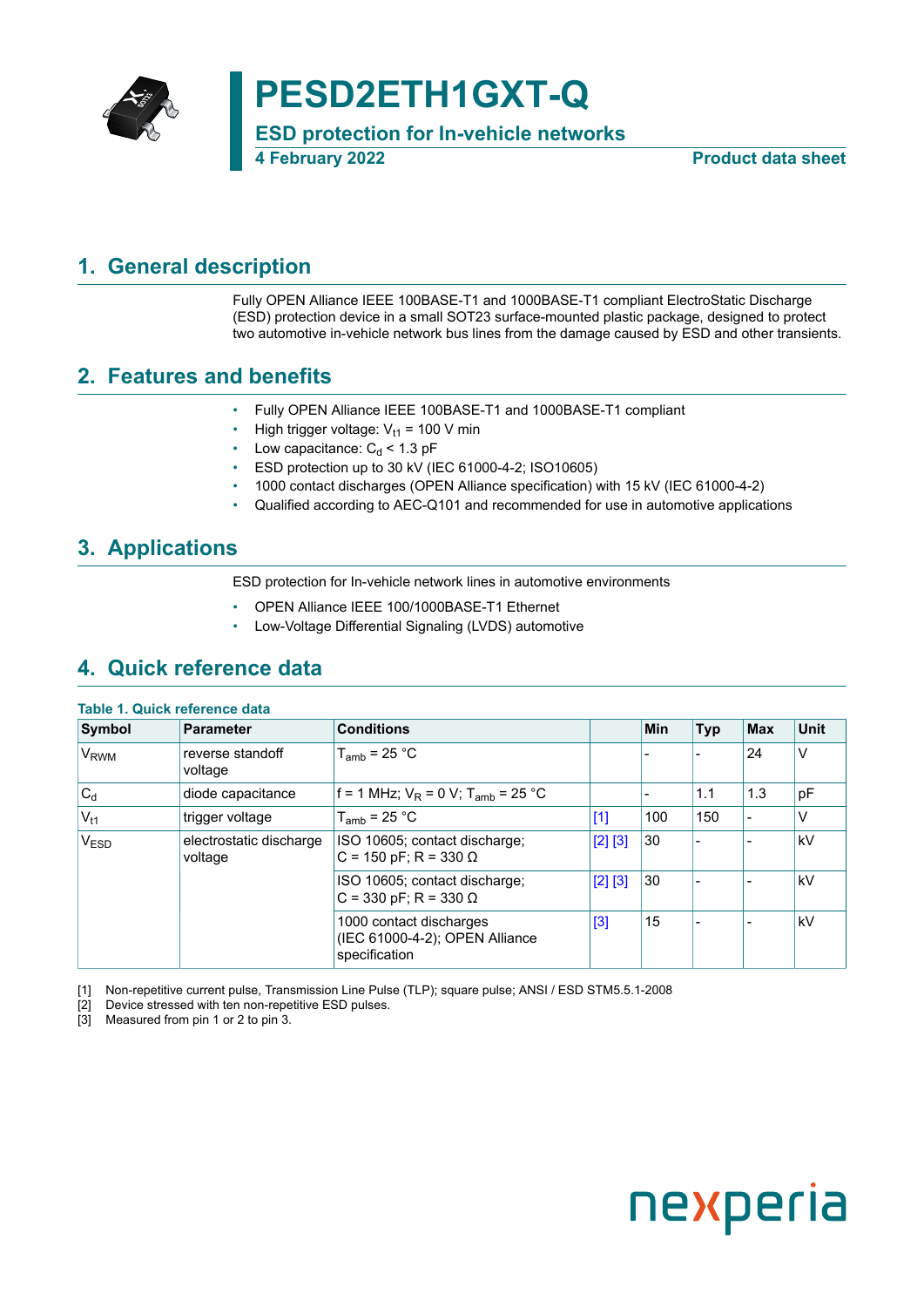### <span id="page-1-1"></span><span id="page-1-0"></span>**5. Pinning information**

|                | <b>Table 2. Pinning information</b> |                    |                    |                                    |
|----------------|-------------------------------------|--------------------|--------------------|------------------------------------|
| Pin            | Symbol                              | <b>Description</b> | Simplified outline | <b>Graphic symbol</b>              |
|                | κ                                   | cathode            |                    |                                    |
| $\overline{2}$ | κ                                   | cathode            |                    |                                    |
| 3              | <b>CC</b>                           | common cathode     | <b>SOT23</b>       | CC.<br>K <sub>2</sub><br>006aaa155 |

### <span id="page-1-2"></span>**6. Ordering information**

#### **Table 3. Ordering information**

| Type number    | Package     |                                                                                             |                   |  |  |  |
|----------------|-------------|---------------------------------------------------------------------------------------------|-------------------|--|--|--|
|                | <b>Name</b> | <b>Description</b>                                                                          | Version           |  |  |  |
| PESD2ETH1GXT-Q | ISOT23      | plastic, surface-mounted package; 3 terminals; 1.9 mm<br>pitch; 2.9 mm x 1.3 mm x 1 mm body | SOT <sub>23</sub> |  |  |  |

### <span id="page-1-3"></span>**7. Marking**

#### **Table 4. Marking codes**

| Type number           | Marking code <sup>[1]</sup> |
|-----------------------|-----------------------------|
| <b>PESD2ETH1GXT-Q</b> | QX%                         |

[1] % = placeholder for manufacturing site code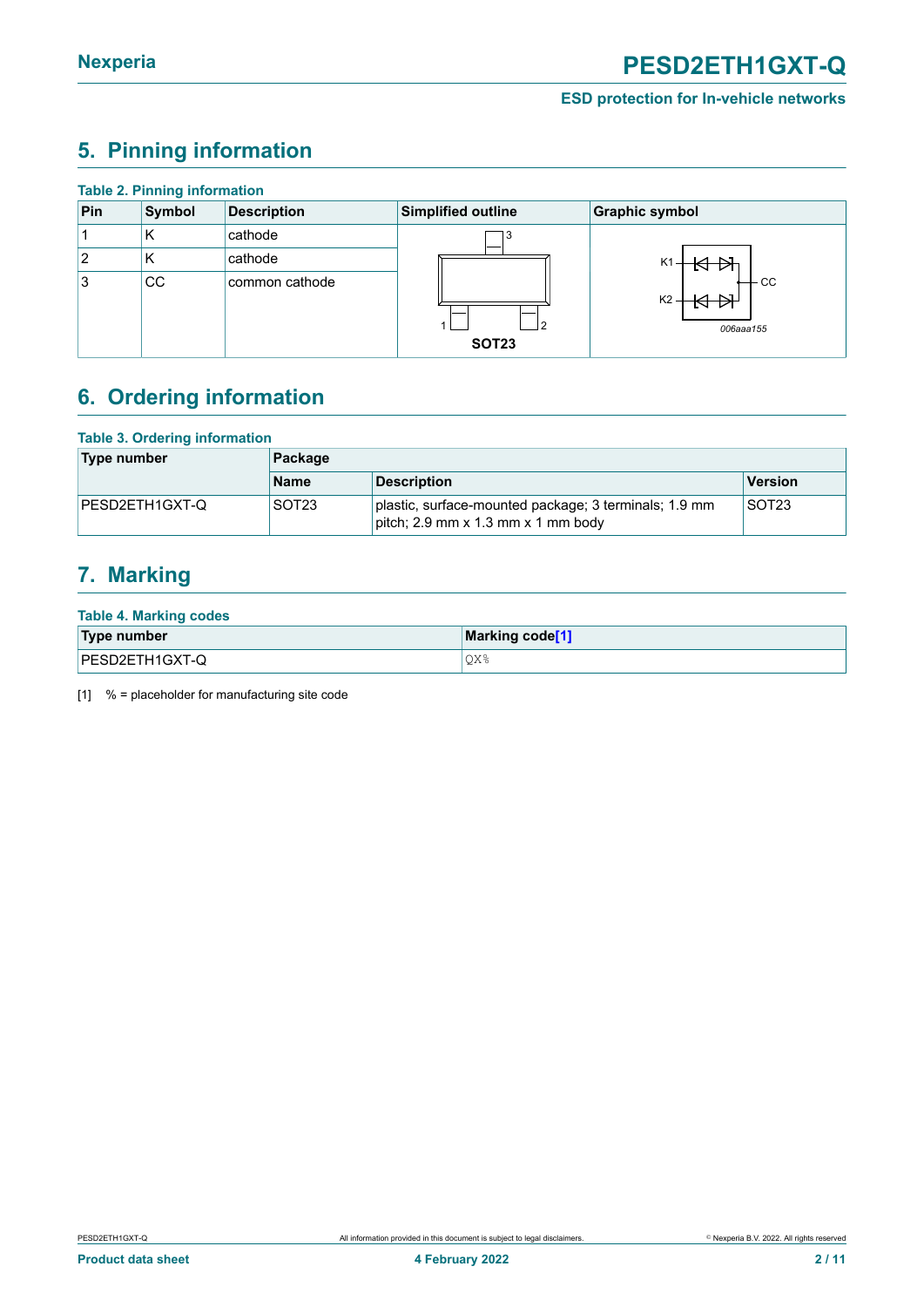### <span id="page-2-1"></span><span id="page-2-0"></span>**8. Limiting values**

#### **Table 5. Limiting values**

*In accordance with the Absolute Maximum Rating System (IEC60134)*

| <b>Symbol</b>               | <b>Parameter</b>                   | <b>Conditions</b>                                                              |         | <b>Min</b> | <b>Max</b> | <b>Unit</b> |
|-----------------------------|------------------------------------|--------------------------------------------------------------------------------|---------|------------|------------|-------------|
| <b>I</b> PPM                | rated peak pulse current           | $t_{p}$ = 8/20 µs                                                              | $[1]$   |            | 2.3        | A           |
| $T_j$                       | junction temperature               |                                                                                |         |            | 150        | °C          |
| $I_{amb}$                   | ambient temperature                |                                                                                |         | $-55$      | 150        | °C          |
| $\mathsf{T}_{\text{stg}}$   | storage temperature                |                                                                                |         | $-65$      | 150        | °C          |
| $\mathsf{V}_{\mathsf{ESD}}$ | electrostatic discharge<br>voltage | IEC 61000-4-2; contact discharge                                               | [2] [3] | 30         |            | kV          |
|                             |                                    | ISO 10605; contact discharge; C = 150 pF; $[2]$ [3]<br>$R = 330 \Omega$        |         | 30         |            | kV          |
|                             |                                    | $ISO$ 10605; contact discharge; $C = 330$ pF; $[2]$ [3]<br>$R = 330 \Omega$    |         | 30         |            | kV          |
|                             |                                    | 1000 contact discharges (IEC 61000-4-2);<br><b>OPEN Alliance specification</b> | $[3]$   | 15         |            | kV          |

[1] Device stressed with 8/20 μs exponential decay waveform according to IEC 61000-4-5.

- Device stressed with ten non-repetitive ESD pulses.
- Measured from pin 1 or 2 to pin 3.

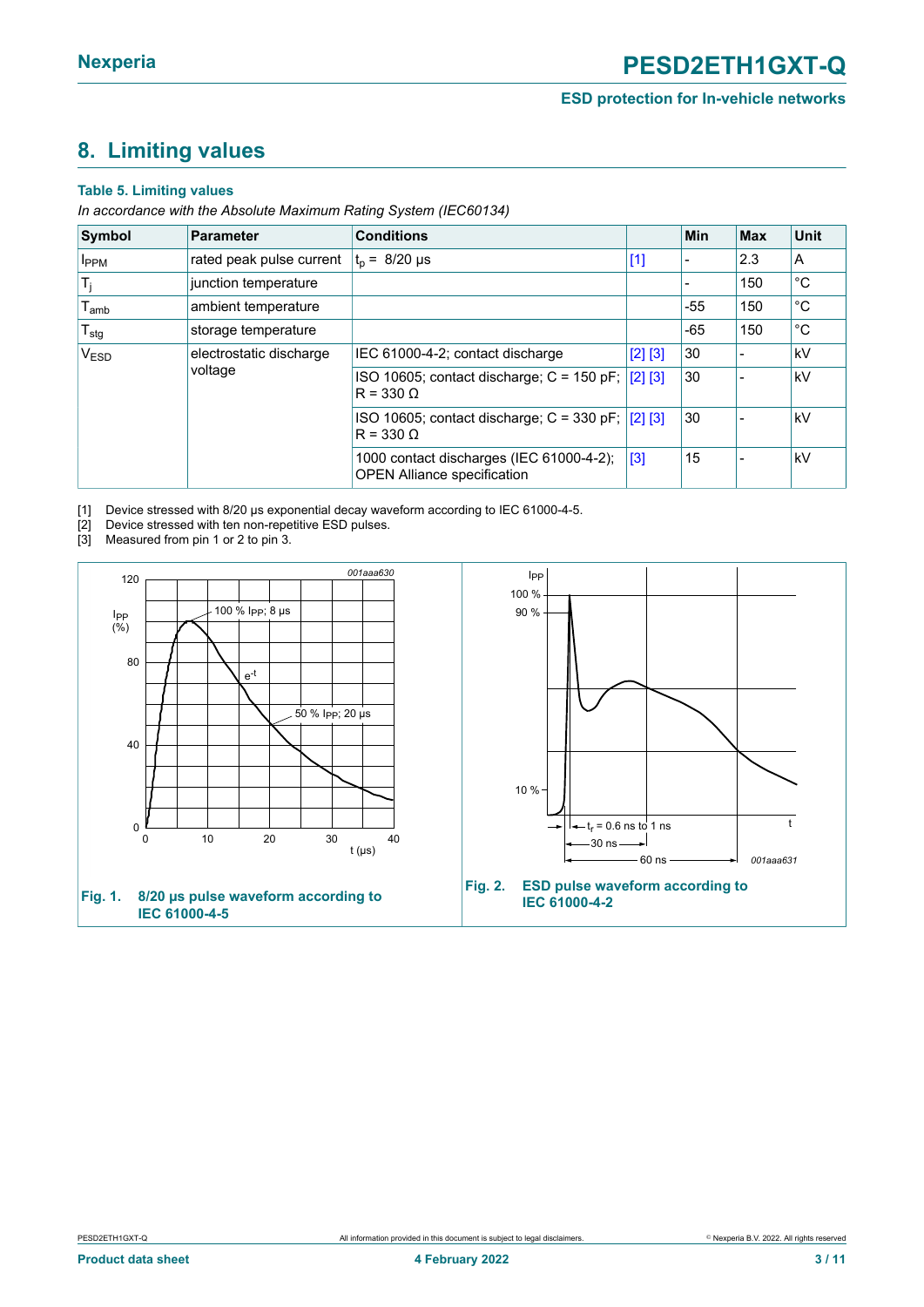### <span id="page-3-1"></span><span id="page-3-0"></span>**9. Characteristics**

| <b>Table 6. Characteristics</b> |                             |                                                                                                 |       |     |            |            |             |
|---------------------------------|-----------------------------|-------------------------------------------------------------------------------------------------|-------|-----|------------|------------|-------------|
| Symbol                          | Parameter                   | <b>Conditions</b>                                                                               |       | Min | <b>Typ</b> | <b>Max</b> | <b>Unit</b> |
| <b>V<sub>RWM</sub></b>          | reverse standoff<br>voltage | $T_{amb}$ = 25 °C                                                                               |       |     |            | 24         | V           |
| $V_h$                           | holding voltage             |                                                                                                 | $[1]$ | 28  |            |            | ٧           |
| $V_{t1}$                        | trigger voltage             |                                                                                                 | $[1]$ | 100 | 150        |            | V           |
| $I_{\rm RM}$                    |                             | reverse leakage current $V_{\text{RWM}}$ = 24 V; $V_{\text{R}}$ = 0 V; $T_{\text{amb}}$ = 25 °C |       |     |            | 100        | nA          |
| $ C_d $                         | diode capacitance           | $f = 1$ MHz; $V_R = 0$ V; $T_{amb} = 25$ °C                                                     |       |     | 1.1        | 1.3        | pF          |
| $\Delta C_d/C_d$                | diode capacitance           |                                                                                                 | [2]   |     |            | 2          | $\%$        |
|                                 | matching                    | f = 1 MHz; $V_R$ = 2.5 V; T <sub>amb</sub> = 25 °C                                              | [2]   |     |            | 2          | $\%$        |
| $R_{dyn}$                       | dynamic resistance          | $I_R$ = 40 A; T <sub>amb</sub> = 25 °C                                                          | $[1]$ |     | 0.6        |            | Ω           |

[1] Non-repetitive current pulse, Transmission Line Pulse (TLP); square pulse; ANSI / ESD STM5.5.1-2008

[2]  $\Delta C_d$  is the difference of the capacitance measured between pin 1 and pin 3 and the capacitance measured between pin 2 and pin 3.

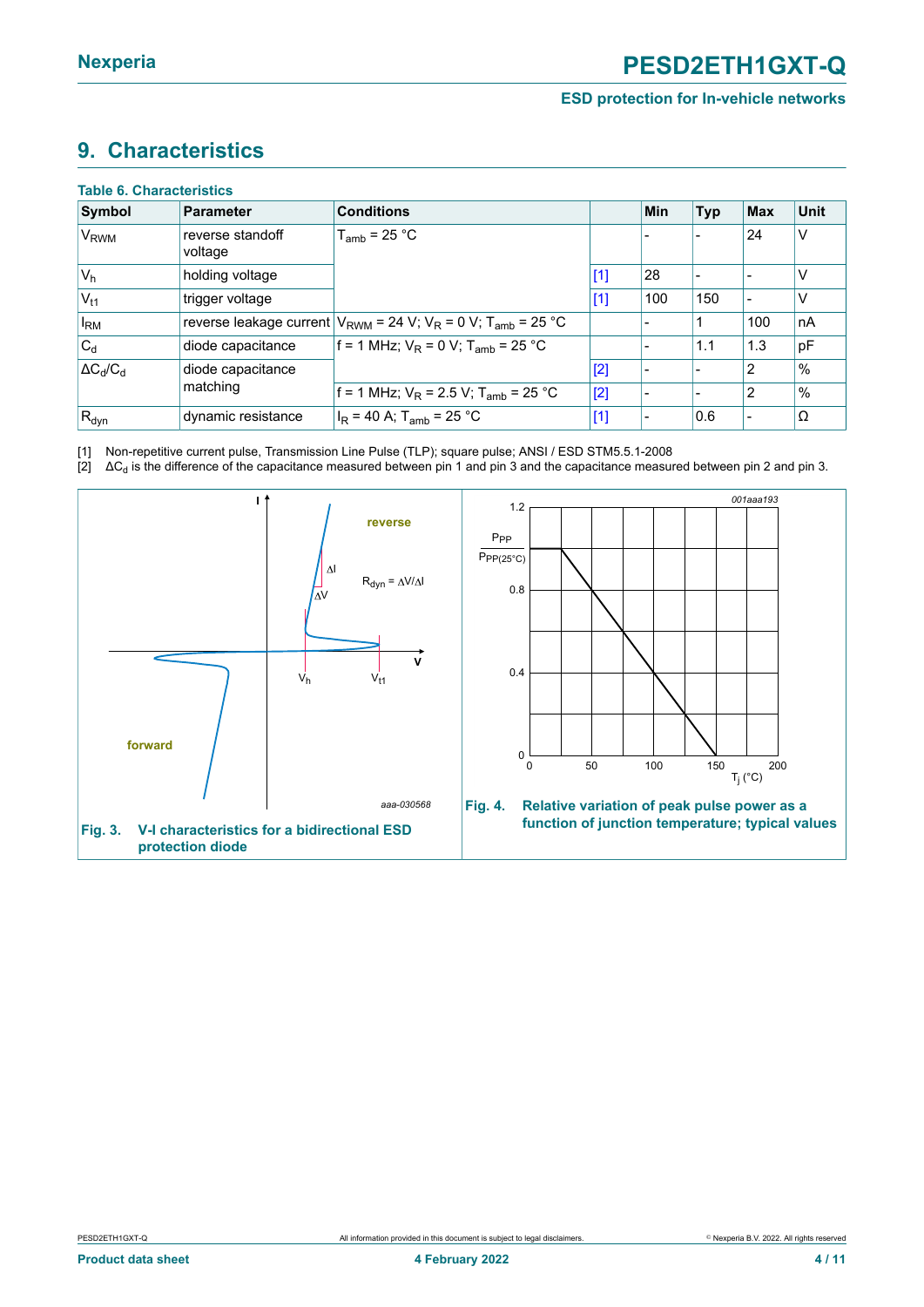### **Nexperia PESD2ETH1GXT-Q**

#### **ESD protection for In-vehicle networks**

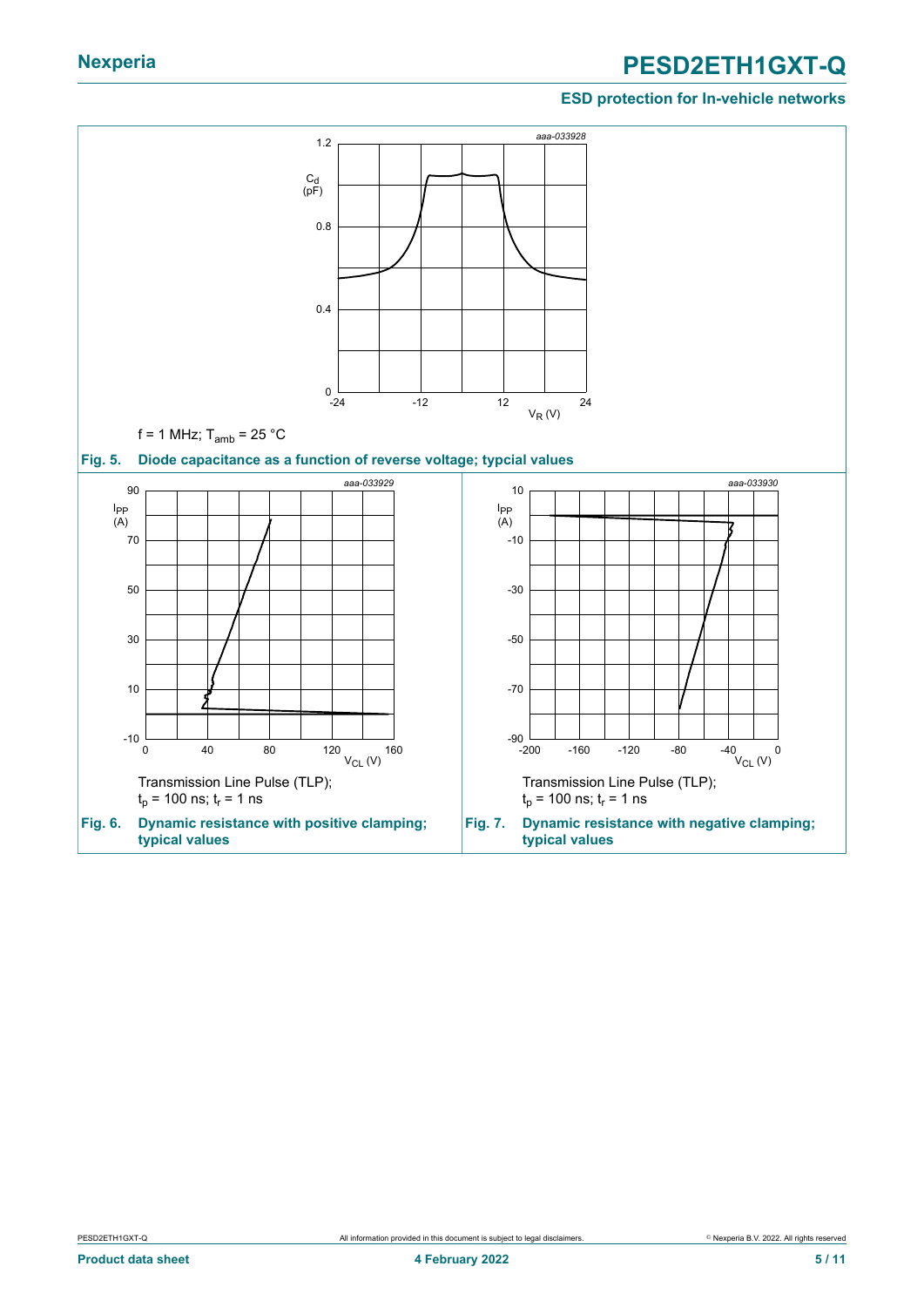### <span id="page-5-1"></span>**10. Application information**

In the IEEE [1](#page-5-0)00BASE-T1 and 1000BASE-T1 EMC Test Specification for ESD suppression devices<sup>1</sup> document (further referred as OPEN Alliance 100/1000BASE-T1 specification), the OPEN Alliance describes four different tests to ensure compliance of ESD suppressor devices and PHYs which are compliant according to the document *"Transceiver EMC Test Specification"*.

The return loss and insertion loss are evaluated using the differential S-parameters  $S_{dd11}$  and  $S_{dd21}$ . These measurements replace the requirement for a certain capacitance value. To ensure symmetry, the differential to common mode rejection is evaluated using the S-parameter  $S_{sd21}$ . This measurement replaces the requirement for a matching of the capacitances per line. To ensure that the device does not degrade and changes behavior after repetitive ESD events, the S-parameter measurements are repeated after discharging 20 times ±8 kV ESD on signal lines 1 and 2, with C = 150 pF, R = 330  $\Omega$  according to ISO 10605. Subsequently, the S-parameters are measured again and compared to the original data.

To predict if the ESD suppressor device would protect a PHY of a certain robustness class (Class I (JEDEC-HBM 4 kV) and Class II (JEDEC-HBM 2 kV)), the ESD discharge current is measured in a reference circuit according to OPEN Alliance 100/1000BASE-T1 specification for ±4 kV and  $\pm 6$  kV according to IEC 61000-4-2 with C = 150 pF and R = 330  $\Omega$ . Unlike in the OPEN Alliance 100BASE-T1 specification of October 29 2017, the "Transceiver Simulation network" is implemented with 2  $Ω$  and 50  $Ω$  resistors.

To ensure that the ESD suppressor device is not impacting the EMC performance of the complete module, the RF clamping test as defined in the OPEN Alliance 100/1000BASE-T1 specification is applied. First a measurement at a reference power level of 25 dBm is conducted in an environment defined by the OPEN Alliance 100/1000BASE-T1 specification. Next, the power is increased to 33 dBm (Class I), 36 dBm (Class II), and 39 dBm (Class III). No change in the measured common mode rejection indicates that the ESD suppressor device is not impacting the modules EMC performance.

Please ask your Nexperia contact for full test report with all details and graphs.



### <span id="page-5-2"></span>**11. Test information**

#### **Quality information**

This product has been qualified in accordance with the Automotive Electronics Council (AEC) standard Q101 - *Stress test qualification for discrete semiconductors*, and is suitable for use in automotive applications.

<span id="page-5-0"></span><sup>1</sup> *OPEN Alliance: "100BASE-T1 EMC Test Specification for ESD suppression devices"*, version 2.0 final, October 30, 2020; *"1000BASE-T1 EMC Test Specification for ESD suppression devices"*, version 1.0 final, October 30, 2020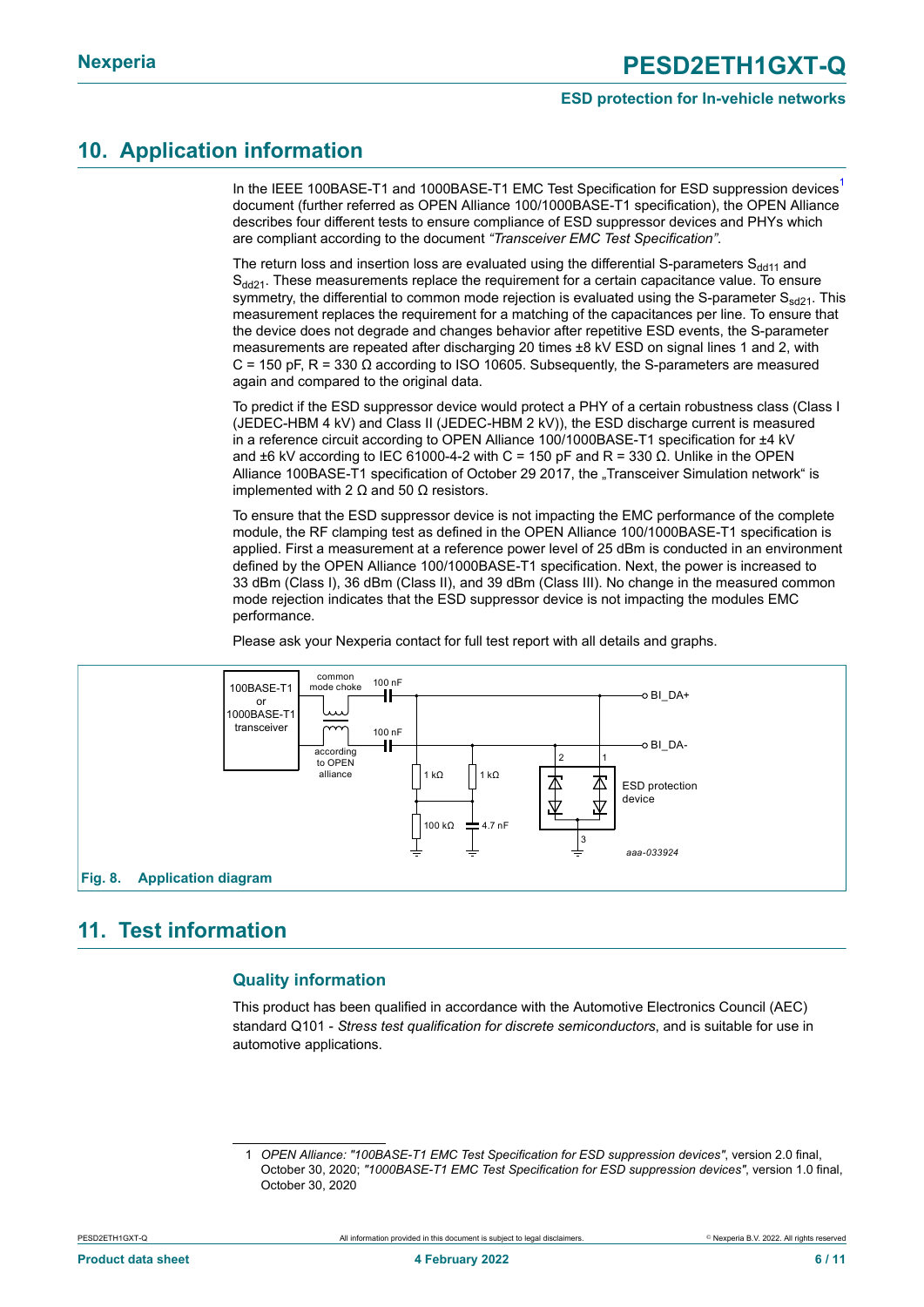### <span id="page-6-0"></span>**12. Package outline**

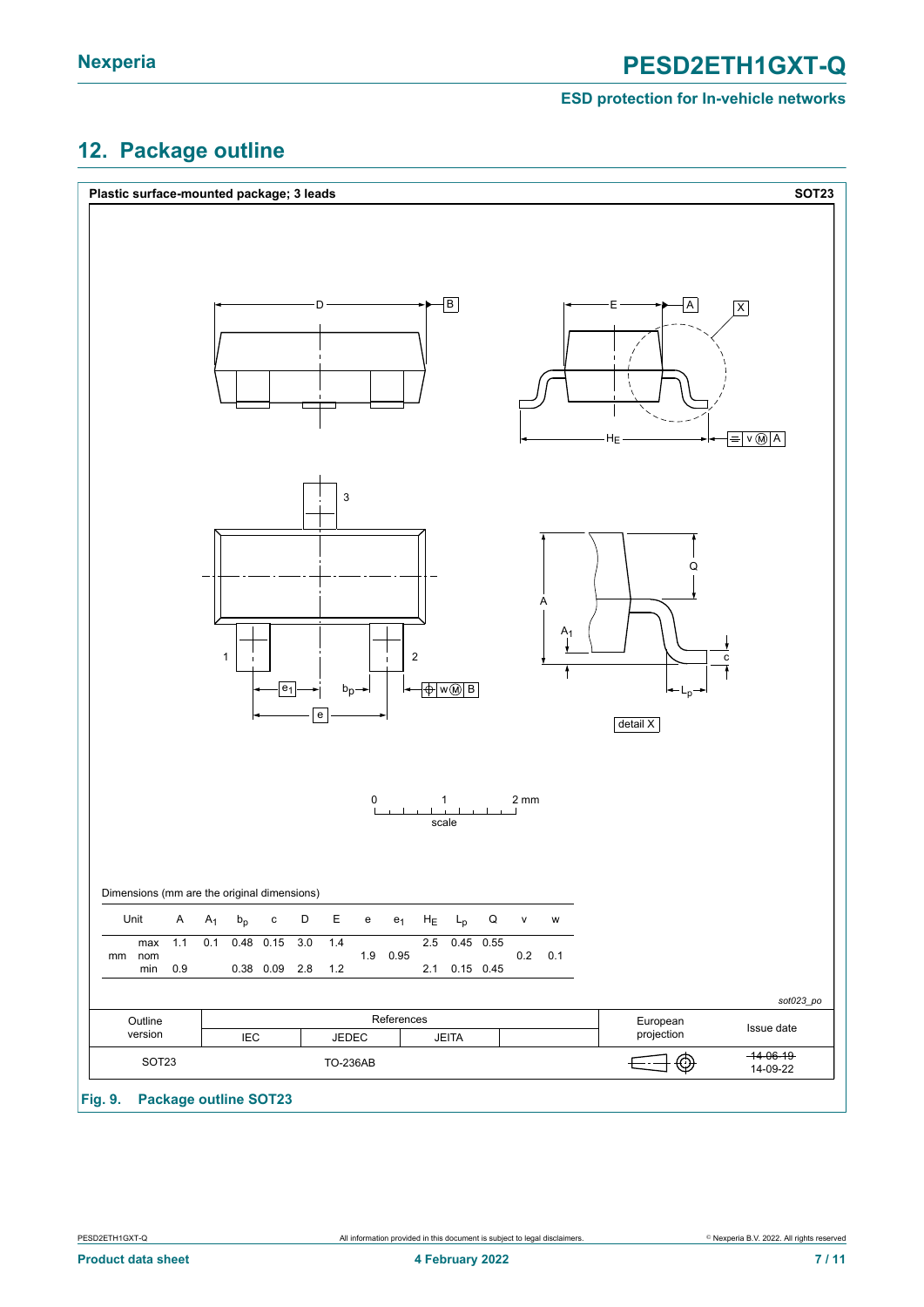### **Nexperia PESD2ETH1GXT-Q**

### **ESD protection for In-vehicle networks**

### <span id="page-7-0"></span>**13. Soldering**

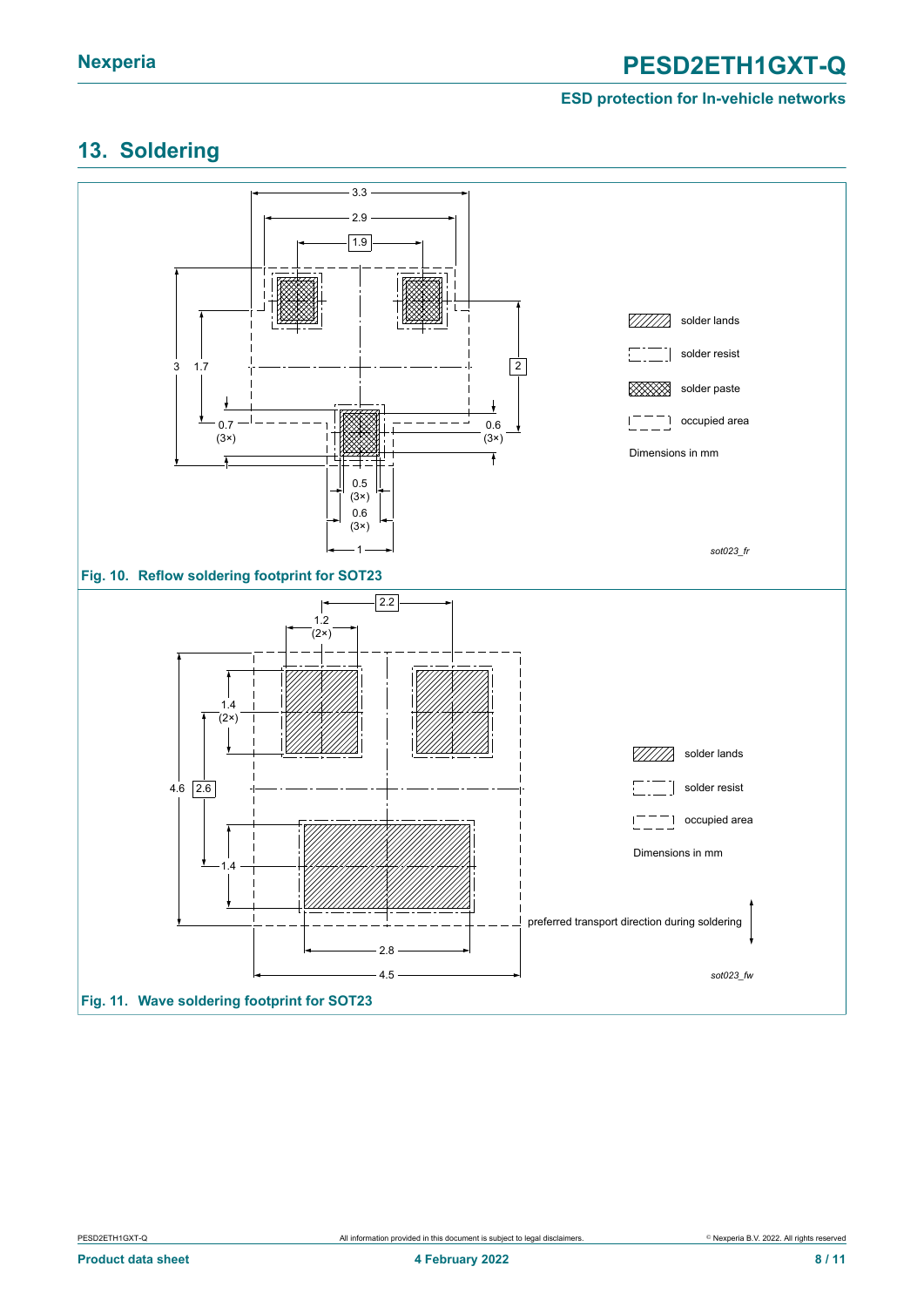### <span id="page-8-0"></span>**14. Revision history**

| <b>Table 7. Revision history</b> |              |                                                                              |                      |                     |
|----------------------------------|--------------|------------------------------------------------------------------------------|----------------------|---------------------|
| Data sheet ID                    | Release date | Data sheet status                                                            | <b>Change notice</b> | Supersedes          |
| PESD2ETH1GXT-Q v.2               | 20220204     | Product data sheet                                                           |                      | IPESD2ETH1GXT-Q v.1 |
| Modifications:                   |              | Chapter "Characteristics": Additional parameter "diode capacitance matching" |                      |                     |
| <b>PESD2ETH1GXT-Q v.1</b>        | 20211202     | Product data sheet                                                           |                      |                     |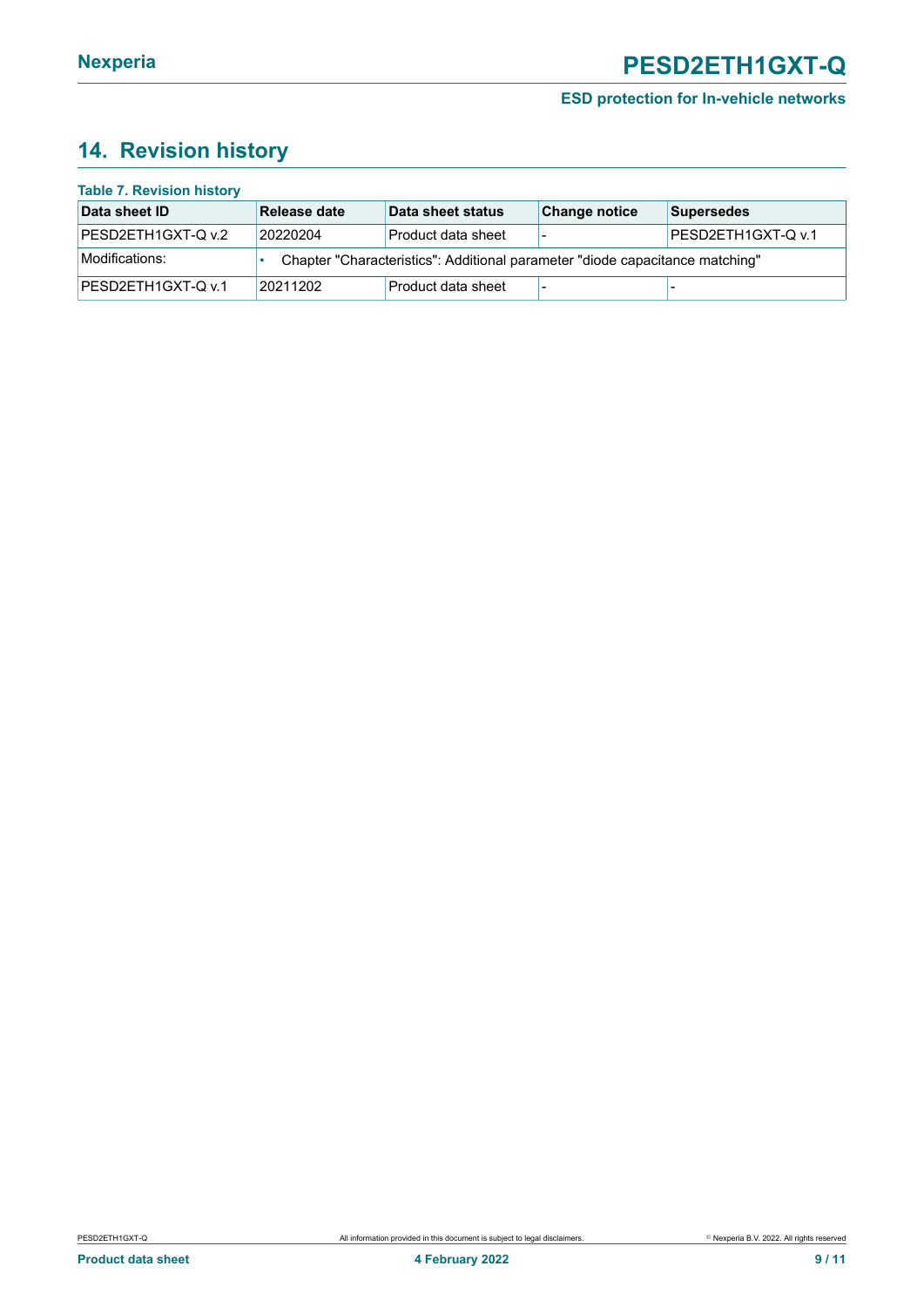### <span id="page-9-0"></span>**15. Legal information**

#### **Data sheet status**

| Document status<br>$[1]$ [2]      | Product<br>status [3] | <b>Definition</b>                                                                           |
|-----------------------------------|-----------------------|---------------------------------------------------------------------------------------------|
| Objective [short]<br>data sheet   | Development           | This document contains data from<br>the objective specification for<br>product development. |
| Preliminary [short]<br>data sheet | Qualification         | This document contains data from<br>the preliminary specification.                          |
| Product [short]<br>data sheet     | Production            | This document contains the product<br>specification.                                        |

[1] Please consult the most recently issued document before initiating or completing a design.

- The term 'short data sheet' is explained in section "Definitions"
- [3] The product status of device(s) described in this document may have changed since this document was published and may differ in case of multiple devices. The latest product status information is available on the internet at [https://www.nexperia.com.](https://www.nexperia.com)

#### **Definitions**

**Draft** — The document is a draft version only. The content is still under internal review and subject to formal approval, which may result in modifications or additions. Nexperia does not give any representations or warranties as to the accuracy or completeness of information included herein and shall have no liability for the consequences of use of such information.

**Short data sheet** — A short data sheet is an extract from a full data sheet with the same product type number(s) and title. A short data sheet is intended for quick reference only and should not be relied upon to contain detailed and full information. For detailed and full information see the relevant full data sheet, which is available on request via the local Nexperia sales office. In case of any inconsistency or conflict with the short data sheet, the full data sheet shall prevail.

**Product specification** — The information and data provided in a Product data sheet shall define the specification of the product as agreed between Nexperia and its customer, unless Nexperia and customer have explicitly agreed otherwise in writing. In no event however, shall an agreement be valid in which the Nexperia product is deemed to offer functions and qualities beyond those described in the Product data sheet.

#### **Disclaimers**

**Limited warranty and liability** — Information in this document is believed to be accurate and reliable. However, Nexperia does not give any representations or warranties, expressed or implied, as to the accuracy or completeness of such information and shall have no liability for the consequences of use of such information. Nexperia takes no responsibility for the content in this document if provided by an information source outside of Nexperia.

In no event shall Nexperia be liable for any indirect, incidental, punitive, special or consequential damages (including - without limitation - lost profits, lost savings, business interruption, costs related to the removal or replacement of any products or rework charges) whether or not such damages are based on tort (including negligence), warranty, breach of contract or any other legal theory.

Notwithstanding any damages that customer might incur for any reason whatsoever, Nexperia's aggregate and cumulative liability towards customer for the products described herein shall be limited in accordance with the Terms and conditions of commercial sale of Nexperia.

**Right to make changes** — Nexperia reserves the right to make changes to information published in this document, including without limitation specifications and product descriptions, at any time and without notice. This document supersedes and replaces all information supplied prior to the publication hereof

**Suitability for use in automotive applications** — This Nexperia product has been qualified for use in automotive applications. Unless otherwise agreed in writing, the product is not designed, authorized or warranted to be suitable for use in life support, life-critical or safety-critical systems or

#### **ESD protection for In-vehicle networks**

equipment, nor in applications where failure or malfunction of an Nexperia product can reasonably be expected to result in personal injury, death or severe property or environmental damage. Nexperia and its suppliers accept no liability for inclusion and/or use of Nexperia products in such equipment or applications and therefore such inclusion and/or use is at the customer's own risk.

**Quick reference data** — The Quick reference data is an extract of the product data given in the Limiting values and Characteristics sections of this document, and as such is not complete, exhaustive or legally binding.

**Applications** — Applications that are described herein for any of these products are for illustrative purposes only. Nexperia makes no representation or warranty that such applications will be suitable for the specified use without further testing or modification.

Customers are responsible for the design and operation of their applications and products using Nexperia products, and Nexperia accepts no liability for any assistance with applications or customer product design. It is customer's sole responsibility to determine whether the Nexperia product is suitable and fit for the customer's applications and products planned, as well as for the planned application and use of customer's third party customer(s). Customers should provide appropriate design and operating safeguards to minimize the risks associated with their applications and products.

Nexperia does not accept any liability related to any default, damage, costs or problem which is based on any weakness or default in the customer's applications or products, or the application or use by customer's third party customer(s). Customer is responsible for doing all necessary testing for the customer's applications and products using Nexperia products in order to avoid a default of the applications and the products or of the application or use by customer's third party customer(s). Nexperia does not accept any liability in this respect.

**Limiting values** — Stress above one or more limiting values (as defined in the Absolute Maximum Ratings System of IEC 60134) will cause permanent damage to the device. Limiting values are stress ratings only and (proper) operation of the device at these or any other conditions above those given in the Recommended operating conditions section (if present) or the Characteristics sections of this document is not warranted. Constant or repeated exposure to limiting values will permanently and irreversibly affect the quality and reliability of the device.

**Terms and conditions of commercial sale** — Nexperia products are sold subject to the general terms and conditions of commercial sale, as published at [http://www.nexperia.com/profile/terms,](http://www.nexperia.com/profile/terms) unless otherwise agreed in a valid written individual agreement. In case an individual agreement is concluded only the terms and conditions of the respective agreement shall apply. Nexperia hereby expressly objects to applying the customer's general terms and conditions with regard to the purchase of Nexperia products by customer.

**No offer to sell or license** — Nothing in this document may be interpreted or construed as an offer to sell products that is open for acceptance or the grant, conveyance or implication of any license under any copyrights, patents or other industrial or intellectual property rights.

**Export control** — This document as well as the item(s) described herein may be subject to export control regulations. Export might require a prior authorization from competent authorities.

**Translations** — A non-English (translated) version of a document is for reference only. The English version shall prevail in case of any discrepancy between the translated and English versions.

#### **Trademarks**

Notice: All referenced brands, product names, service names and trademarks are the property of their respective owners.